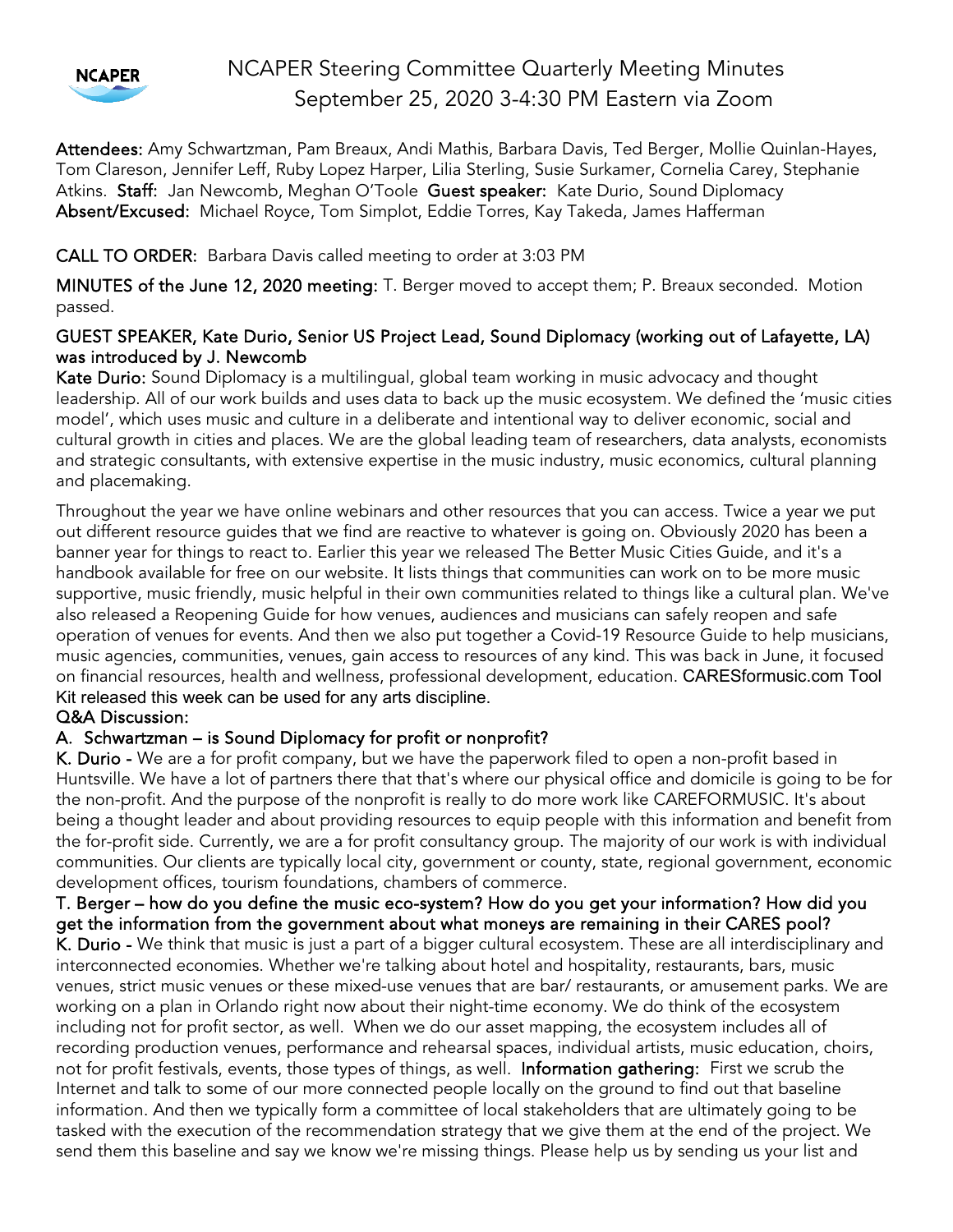then we can import those databases that exist. Government spending information: The US Treasury Department has an interim report that they keep updating about once a month, and it's linked in the toolkit. It shows exactly how much each state, county and city got. Then it's broken down into categories of expenditure to date. At the end, it shows you the percentage of spend rate, so we can see, to a point, how that money has been allocated and spent.

S. Atkins: Thank you! I'm with the National Performance Network and I'm based in New Orleans. And I've been on a few calls. We have some local response groups, creative response groups, and we've been talking about exactly what you're talking about, trying to access this funding. Is it only allocated for city municipalities?

K. Durio: So, it's a little bit of the wild, wild west out there, there are no rules. We look to align with partners to strengthen our strategy.

J. Newcomb thanked Kate for her time on such short notice and for the valuable information.

# UPDATES FROM STEERING COMMITTEE MEMBERS

# Pam Breaux - NASAA

SAA's have been working hard to access the CARES money with their respective Governors. As of today, we know that nine states have acquired some of this additional Cares Act funding through their Governors' offices. The total allocation across those states is \$115.5M. And we know that nine others are already in progress with their asks. Where we don't have active asks, the SAAs are using the models from the 18 states, to advance their own asks. I'll list the states that have had success and are able to distribute the dollars. It's Arizona, Indiana, Maryland, Massachusetts, Oregon, Pennsylvania, Utah, Vermont and Wisconsin. So, you heard that the Oregon ask was \$50M which is almost half of the \$115M. The median ask IS \$10/20M. The playing field is a little more nuanced, than perhaps Kate realizes, inside of state government. But it doesn't mean that folks shouldn't be advocating for it. There's also a political reason to press pause, from the vantage point of a Governor's office, depending upon how much more they can count on or not from the federal government. Depending upon their updated revenue projections, which have been particularly hard this year, to grapple with for a host of reasons, including not knowing whether they can count on the federal government for substantial aid as requested makes it tricky. The revenue reports, I think, will get more solid after the elections for a host of reasons.

# Cornelia Carey – CERF+

Since the Covid-19 shutdown happened CERF+ has focused on advocacy for artists – studio-based visual artists. And that is a piece of work that I think all of us need to think very seriously about because that constituency is really underrepresented at the advocacy table and certainly could benefit from all kinds of lobbying and other things. I am very interested in talking to other organizations that work with individual artists and studio-based artists about whether we can work together and support that important seat at the table.

CERF+ has also invested significantly in resource development and participating in webinars. We launched a fast-moving relief program that was timed with the end of the unemployment supplement and have now completed the second cycle. We distributed \$646,000 to 606 artists throughout the US and US territories. There was a large diversity in the pool of applicants. We are also seeing a significant uptick in our general emergency relief program. So far we've helped 122 artists with \$365,000 of relief. There was a heavy amount of applications from artists in Puerto Rico with the earthquakes and ongoing challenges there. And then more recently, wildfires in California, Oregon and Washington state in particular.

We've been doing a lot of outreach and effort, both major hurricanes, Sally and Laura, and have already begun to hear from some artists there. So, it's just one of those years that's never ending. Our budget for this year was supposed to be \$1.2M and we're now at \$2.7M. We have fortunately been able to keep up with the demand on our resources, but I have no idea what next year is going to look like. I think our most important work has been in the advocacy space and because that's where the big dollars are and that is not existent right now. People, especially in this last round of applications, gave particularly dire comments about housing - people living in cars, - people having to stay in abusive households and a range of other very concerning things. I also keep on wanting to push along this idea of tracking all of this work in real time. We've talked a lot about whether we can join forces and get some consistency on how we collect data:

**What do we need immediately following disasters?**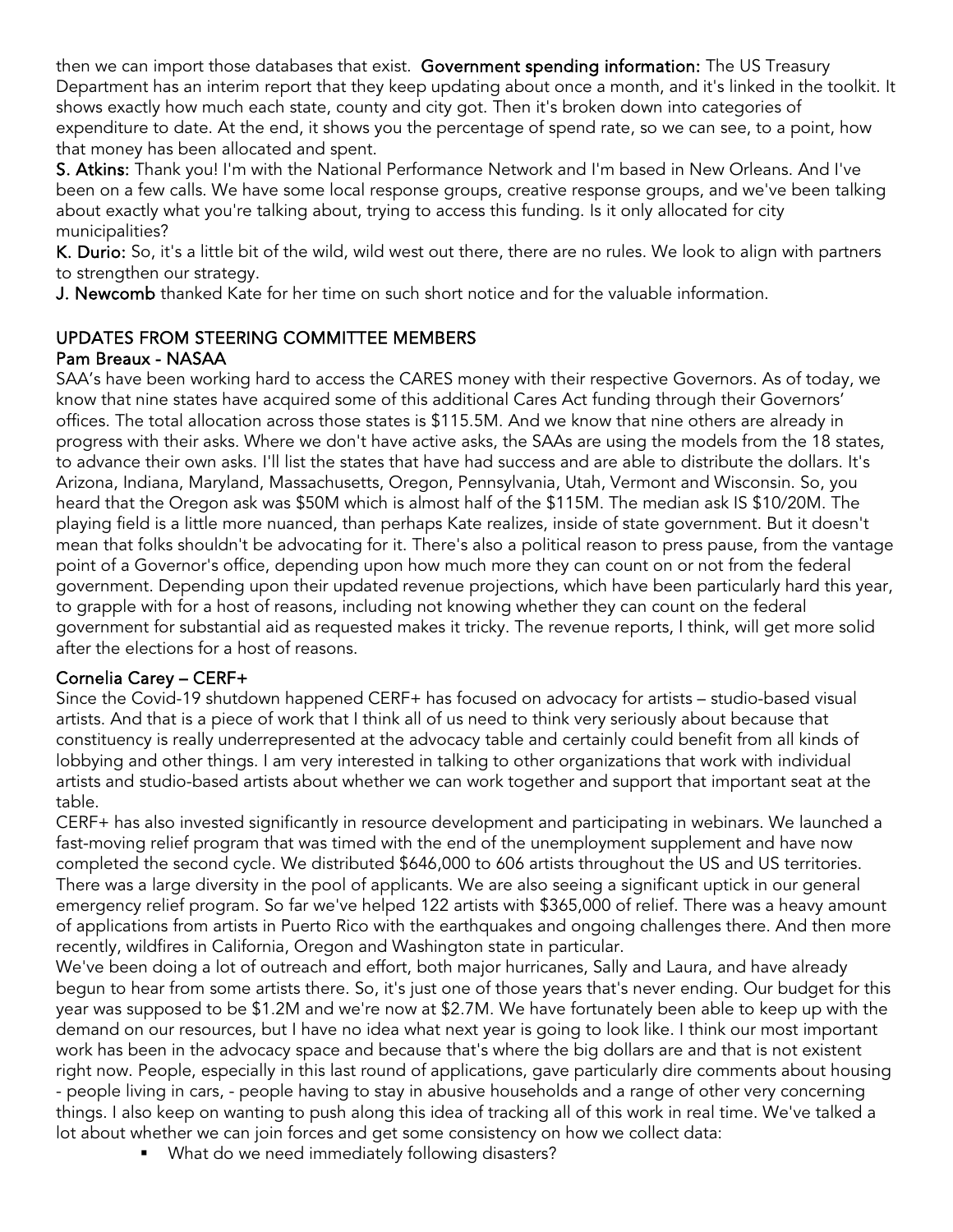- What do we need in the interim and long term?
- Can we all work together so we're not all collecting different pieces of information that don't sync up?

Also, the idea of common applications with so many of the artists that applied to our last two rounds had no experience applying for grants. There is a need for us to work on common applications to ease that process, but also, to help people understand how to best present themselves. These are the things that I've been spending time contemplating and trying to figure out, of course, with many of you. I appreciate this network and the work of all of your organizations.

On our Mellon funded project, each of our three pilot sites are moving ahead at different paces:

- 1. Springboard for the Arts is doing some really incredible work in artists roles, in community challenges, and has been able to move along a number of agenda items related to its planning in that project.
- 2. Artist Trust has gone through some significant challenges. It is now going to be looking for a new executive director but plans to continue the work.
- 3. Arts Council of Greater Baton Rouge is doing its planning and networking.

We've been talking with Tom and Jan about how to sync up our projects. We have some ideas which I think are terrific, and we just continue to build stronger mechanisms for responding to artists before, during and after disasters.

### Tom Clareson – Performing Arts Readiness project

Like Cornelia said at the end of her discussion, we have worked with CERF+, and NCAPER, and closely with Mollie in a number of areas and have been doing quarterly calls, if not a little bit more often with Cornelia and James particularly to talk about some of the pilot sites we have.

PAR's main focus has been developing new webinars. Two of them just debuted within the past week. One is on virtualizing performances; Matthew Kowal, from Denver, who is serving as our festival safety coordinator and consultant, presented it to 95/100 people in that session. We had a session on using the pocket readiness resource that Mollie put together to coincide with the release of the PRR on September 1st. Mollie is giving September, October and November classes to get people thinking about how to use that tool. We have a session from a former fire chief in North Carolina who is talking about fire safety for arts organizations that debuts on October 14th. And then we have a section on business continuity, which has been a live session for years, and we've just turned that into a webinar. We have added about another third to the number of webinars that we have.

We are in the process of getting our planning grants awarded. We had 42 spots and 69 applications which is akin to trying to fit 15 cats into a bag. We have begun awarding some and we have a few groups that we are going to go back and look at during the next week to try to make some more awards. Also, we have begun to award network grants, one is in Gretna, Harrisburg, Pennsylvania area, another in the Duluth and northern Minnesota area, and finally also one in Puerto Rico that was just awarded. That group is working with everybody from FEMA staff to other arts groups, and we're looking forward to their activities. Finally, we have another competitive program called the Circuit Rider Program. We are able to support 3 consultants for 18 months, half time/half salary and 2 consultants for 12 months to really do a localized activity of helping people write plans, giving technical assistance workshops and presentations, etc. We've done this in six locations as part of the 2017-19 grant. Two locations have undergone training and have just launched. One of those is in Santa Barbara, California, with the Santa Barbara Arts Council, and the other is with the Folk Alliance International, which is an organization that we've worked with quite a bit. They received a planning grant a year and a half ago to work on doing things just for their association, but now they're working with all of their nonprofits and a number of their regional groups, as well.

Finally, Jan and I are doing office hours with representatives and members of a number of organizations. We've been working with members of the Folk Alliance International for the past three weeks. Earlier with Dance USA, we did a number of office hours and will continue them in the next few weeks. They can be from one to five people, from the institution, just to talk about the resources they need. Jan, Mollie and I are writing an article for Chorus America's The Voice magazine and our plan is to do a webinar in the new year. These are just a number of different outreach areas of our work.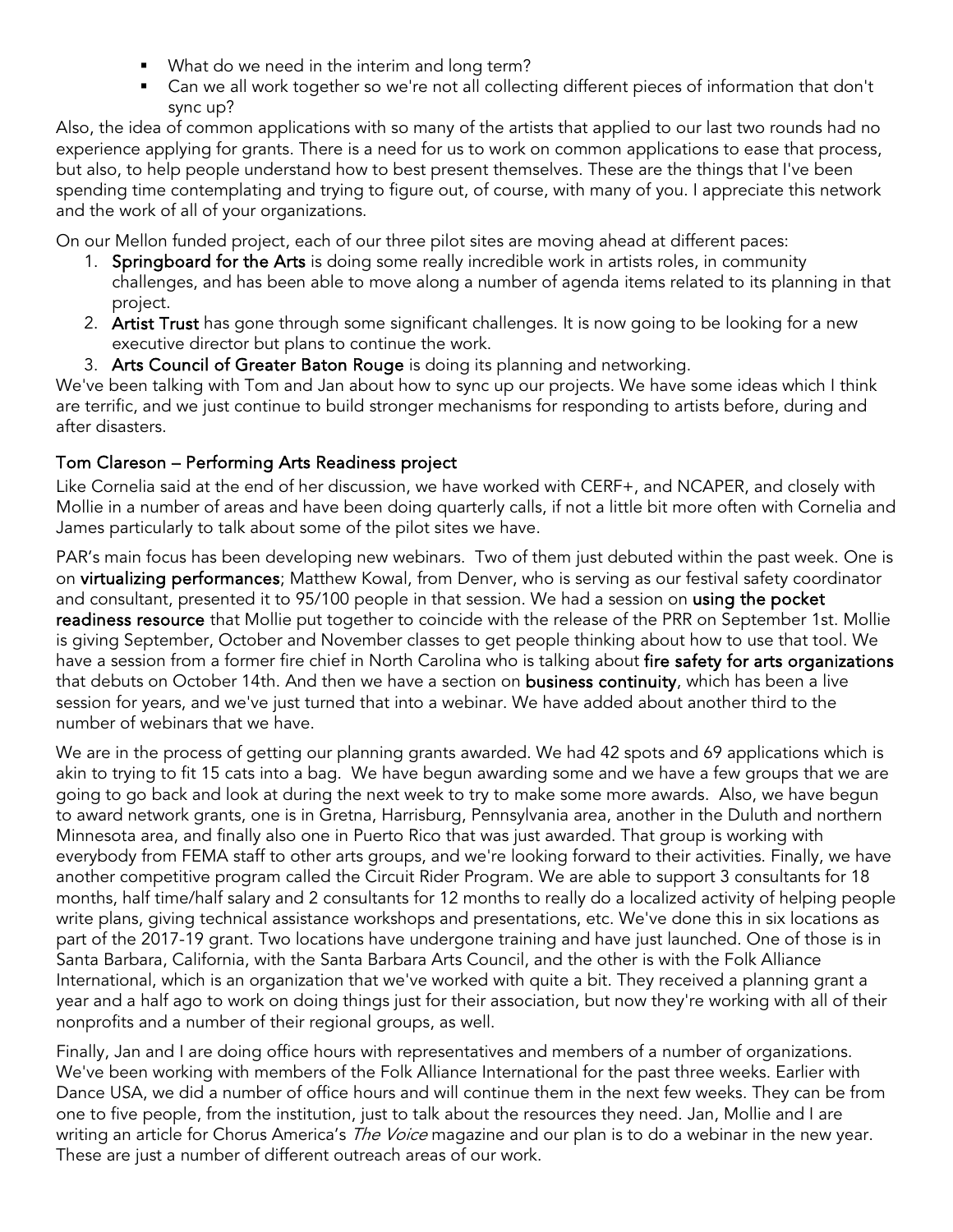#### Susie Surkamer – South Arts/ArtsReady

Jan reported because Susie had to leave the meeting early. The team (South Arts, PAR, NEDCC) has been working on the ArtsReady tool: its release will be 2021. There was a brief discussion of the role of the tool and NCAPER. Jan confirmed all is the same as was voted on in March, at this time. The adjustment is that the tool is currently 18 months behind its original projected launch. Jan does not have further information as she is not a member of the ArtsReady2.0 team.

Discussion: Cornelia stated she had a further question on the ArtsReady discussion and asked that we make sure that the next steering committee meeting someone gives a good update on where it all stands, what is going on with the project and what is NCAPER's role because she feels she is really fuzzy on that. Jan assured our role has not changed, and that Susie will be asked to give an update at the next meeting. Tom added that they are no longer working with the first developer. We have the possibility of working with another developer, but there are still some things that need to be squared away with that. It's been an ongoing and very difficult project. He reported that Susie and he are having a meeting on Monday to try to determine what we can do to move things ahead as quickly as possible. Mollie added that the PRR, that Tom did a quick report on, was intended, in terms of public messaging, to roll out in tandem with the online tool. We have now rolled it out as Phase 1. The digital tool will be phase 2 and the paid version. We just wanted to go ahead and get the free version out there, especially now. Since it was announced on September 1st, we've had a lot of people downloading it and that continues to grow.

#### Barbara Davis – The Actors Fund

On the Oregon fires, I just wanted to mention that we are about to launch an emergency assistance fund for the Oregon Shakespeare Festival, which was really hard hit with these fires. 24 of their employees, that we know of, lost their homes. Another at least 20 to 30 were evacuated and have not been able to return. We are working with their staff and management. They have a donor who wanted to set up a fund. We are using those funds, as well as some of our own, to provide some emergency assistance to those affected. Also, in case there are any of your organizations also working on the fires, we'd love to talk with anyone about it to see if there can be any exchange of resources or information, or even just hearing how it's going. We are speaking with each one of the applicants at length in terms of trying to assess what they need, where they are with FEMA and everything else. Also, there is a need for mental health services, because, as you can well imagine, this has been quite traumatic for them. The OSF has housing on its campus and are temporarily housing a number of the employees who have either lost their homes or can't yet go back to them, as well as members of the community. Jan mentioned that she has been in contact with the new Executive Director of the OSF to see if NCAPER can do anything for them. Barbara signed off the meeting to attend to an emergency meeting.

#### Michael Royce – New York Foundation for the Arts

Jan read Michael's report that he sent in advance – The moderator of the October 23 webinar that NYFA and NCAPER are partnering on will be Elissa Hecker, Esq. (she has been an amazing resource to NYFA over the years and is a leader In the art law world). The other panelists are Jina Paik (Nonprofit Finance Fund, and who can speak to the financial side of things), and Ari Solotoff, Esq. (former ED of the Portland Symphony and Executive VP of the Philadelphia Orchestra during the latter's bankruptcy restructure, and now an arts lawyer). The final panelist will likely be Luke Blackadar from Arts & Business Council/VLA Boston. In terms of direction - what we've discussed thus far pretty much tracks our conversation. We'll briefly frame the problem and challenges facing arts organizations now, then present a range of strategic options. Each panelist will highlight a slightly different aspect, including the role of a board. We're going to avoid getting too deep into the mechanics of any particular choice, like bankruptcy, and instead focus on strategy and understanding options. If there's interest and demand, putting together a follow-up on something technical like bankruptcy is pretty simple. The panel will take place on October 23, from 12 – 1:30 PM Eastern and will include Q&A at the end.

#### Jennifer Leff - MusiCares

It is very interesting hearing about all the policy sides and what NCAPER has been involved with because MusiCares is only doing things with those directly affected. This discussion has been really fascinating to hear for the past seven months now. Since March, we have helped over18,000 people and dispersed about \$20M.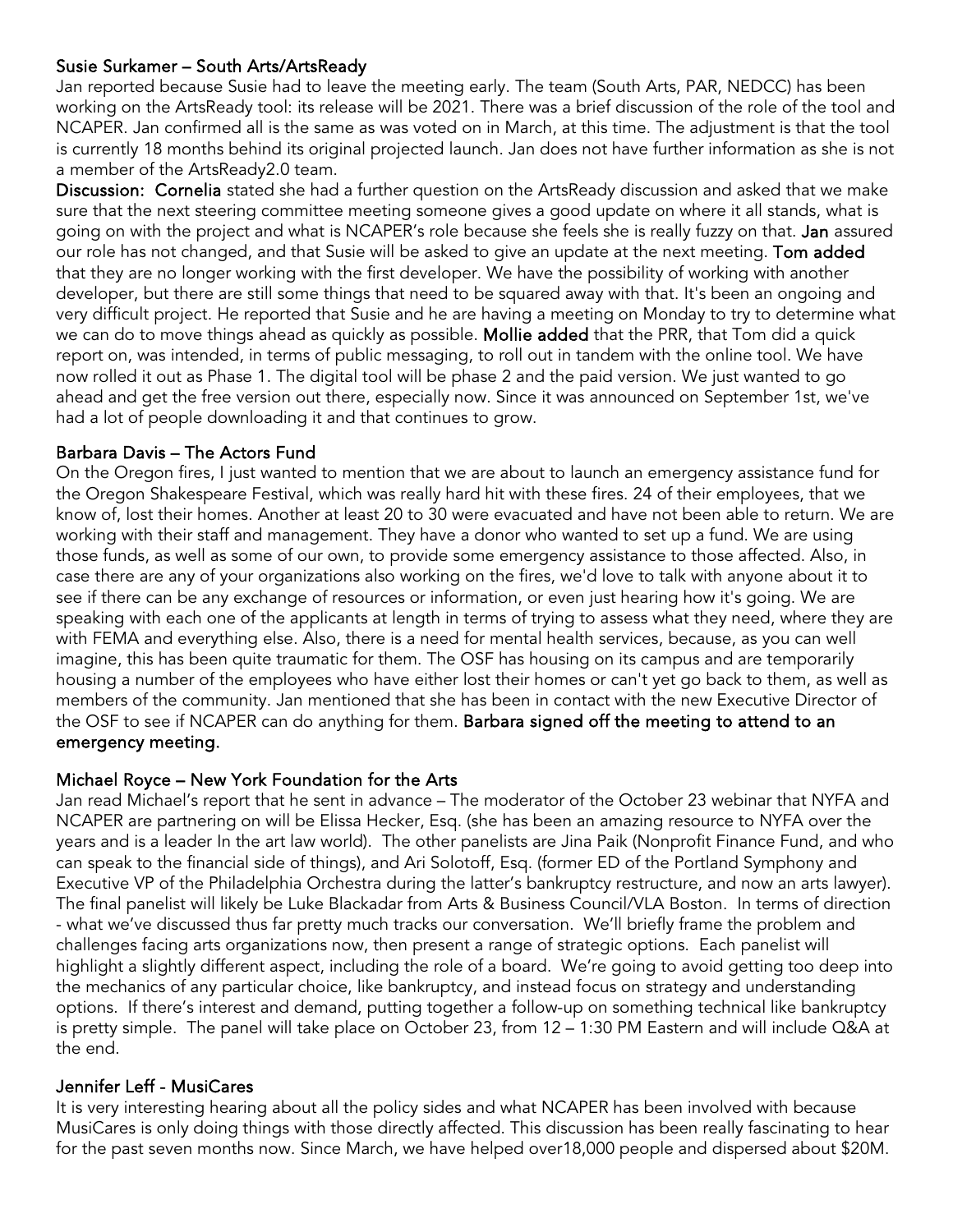And honestly, we have been floored with the amount of people who have come out and said, we want to support you. Who knows what's going to happen next year. Everybody's going to be vying for the same dollars. This is affecting everyone from the musicians to the back of house, to the managers. At first it was furloughs, and now it is permanent layoffs. We are desperately, desperately trying to reach untapped communities, for example, people who were affected by the hurricanes wouldn't have known about us if it wasn't for the hurricanes because they're not necessarily connected to labels and managers.

We're now back to our regular programming, if you will. And we are seeing everything. We're still seeing dental and medical needs as we never stopped our non-COVID focus. So now we're just doing both. There is a significant focus around mental health issues because we're all feeling it. You can imagine people whose industries have just been halted. We have pivoted obviously to everything online and I think it's tough because people have a very short span now for online information and webinars and they're suffering from screen fatigue. We are trying to bring some unique programming. And that's why I love that idea of the office hours Tom spoke of that he and Jan have been doing. It's actionable. And I think people need actionable items right now. There is no end in sight, but we're here to help.

### Lilia Sterling – The Joan Mitchell Foundation

The Foundation was able to secure over \$500,000 from the budget and redirect it. We made 103 grants to our recipient community, which was not public, but we were glad we were able to do that. We added additional funding to Artists Relief, which if you haven't heard yet, they have secured \$220M and are now extended through December, which we're really excited about for the visual arts community. We were able to make a grant to the New Orleans Creative Response Relief Fund in June or July. We were able to stay committed to our fellowship program, which we'll be announcing in a few weeks. And we are also looking at ways that we can potentially do another round of relief funding in some way, whether that's to artists relief or internally.

# UPDATES ON PROJECTS

## Mollie Quinlan-Hayes – Arts Organizations at a Crossroads (OAX)

We have changed the title of the project to Arts Organizations at a Crossroads, OAX, which is a field scan to understand what's happening and where, regarding organization status in terms of their continuation of operations. We're focusing primarily on organizations, although certainly most conversations have addressed the needs of artists as well, and organizations as employers of artists. So, the question is, is a response which offers arts organizations information about their various options so they can make intentional decisions indicated? I think the short answer is yes. The immediate objectives are to become informed about what's happening, where to connect and matchmake, and to identify those who are developing similar responses to collect and curate resources and promote what others are offering in the space, such as the webinar.

We have been looking at a range of options for organizations facing closure, from shared services, alliances, restructuring, hibernation all the way into dissolution or bankruptcy. Again, none of these is easy and some of them are more difficult than they may appear. And I'll be bringing the recommendations on next steps to the next steering committee quarterly meeting. I've been conducting leadership interviews with twenty-five organizations, including local state agencies, national art service organizations, arts funders, Volunteer Lawyers for the Arts, and with Amy, Ted, Tom and Pam. I want to thank all of you for taking time to talk with me. We are sending out a 10-question survey to 225 arts funders and service organizations over the next week. And thank you, Meghan, for all of your help with that. I've done a literature scan, there are some wonderful resources available. The draft article has been submitted and the list of resources will be ready to post next week. Tom and LYRASIS have offered to provide resources for organizations that are interested in archiving their legacy. The project is really good visibility for NCAPER and what we do. I think it's generating a lot of interest with particular interest from the Volunteer Lawyers Network. I'm really seeing that a multi-part and nuanced approach is necessary and that taking these activities to the ground, working with networks is going to be a large undertaking. We know, of course, that these kinds of conversations are very sensitive and rely on a lot of trust and existing relationships. I'm also hearing from multiple people that fatigue is likely to take out a number of organizations before they could actually get through an assessment and make decisions. Jan added that she will be meeting with Mollie and there will be monthly updates on the progress of the OAX project.